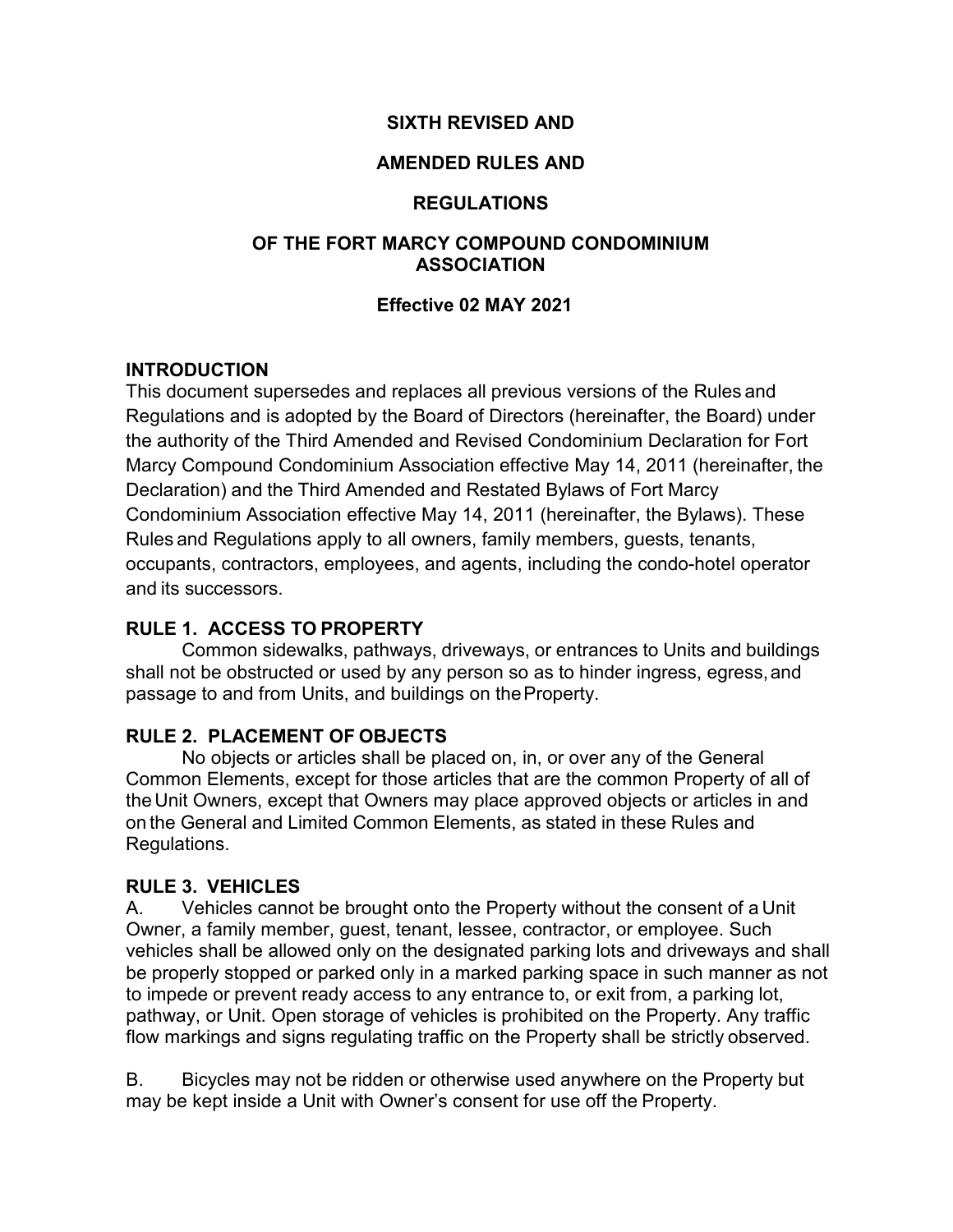## **RULE 4. OBJECTIONABLE SOUND OR LIGHT**

The Unit Owner, family member, guest, tenant, lessee, contractor, or employee of a Unit Owner shall exercise reasonable care to avoid making or permittingloud, disturbing, or objectionable noises, or disturbing or objectionable lighting effects of whatever kind, including but not limited to using, playing or permitting to be usedor played, musical instruments, radios, phonographs, tapes, CDs, or digitalrecordings, television sets, amplifiers, or any other sound or light instruments or devices in such manner as may disturb, or tend to disturb, the Unit Owner, family member, guest, tenant, lessee, or occupant of anotherUnit.

## **RULE 5. GARBAGE AND TRASH**

All trash and garbage on the Property must be deposited in the trash compactor located near the storage lockers in Parking Lot E. No garbage or trash of any kind shall be left on the ground anywhere on the Property. If garbage or trash is too large to fit in the compactor, it must be removed from the Property, by the Unit occupant(s) and/or Owner's agent. All large items, such as, but not limited to, furniture, (sofas, mattresses, carpets), appliances (stoves, refrigerators, ovens), and similar items, must be removed from the premises by the Owner, or the Owner's agent, tenants, or any occupants at their expense. It is the Unit Owner's responsibility to make arrangements with any agent, tenant, guest or occupant to ensure this Rule is not violated. The Unit owner shall be responsible for any violation of this rule, and shall be charged all costs, plus a fine of \$50 for the first violation, and costs plus a \$100 fine (minimum) for each subsequent violation.

## **RULE 6. ANIMALS AND PETS**

A. Board approval must be obtained before keeping, maintaining, or harboring any animals or pets (including, but not limited to, dogs, cats, birds, guinea pigs, gerbils, or any other type of animal) in or on the Property, even temporarily. The Board has the right to determine whether a specific animal or a specific type of animal will be allowed in or on the Property, and may review each request on an individual basis. Only Unit Owners may apply for and receive advance written approval of the Board, including approval on behalf of a tenant with a lease term of six months or more. Approved animals must be owned and cared for by a Unit Owner, or a tenant of the Owner witha lease term of six months or more. Shorter term renters and guests may not keep, maintain, or harbor any animal on the Property. Other than in exceptional circumstances, a maximum of two animals will be permitted per Unit. No farm, undomesticated, or dangerous animal may be kept, maintained, or harbored on the Property at any time. Properly certified assistance animals are permitted on the Property for the stated purpose only without prior permission.

B. Additional requirements for keeping, maintaining, or harboring an animal on the Property are:

- 1. The animal must be under human supervision and always kept on a leash when the animal is in or on any General Common Element or Limited Common Element of the Property.
- 2. The animal must, at all times and places, be kept, maintained, and harbored in such manner that the animal's presence and activities do not disturb, or tend to disturb, any Owner, family member, guest, tenant, or occupant of other Units,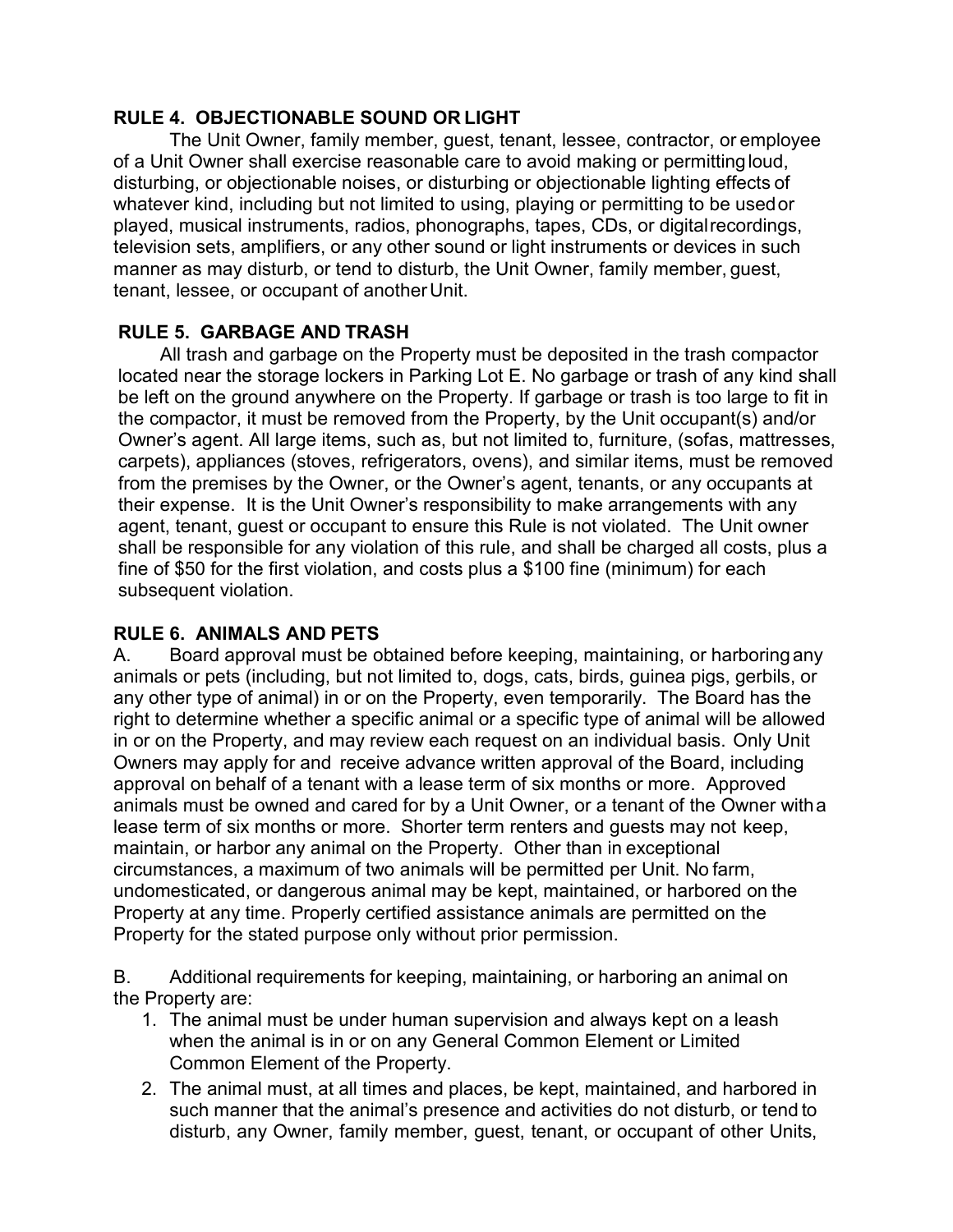or become a nuisance.

- 3. Excrement from the animal must be picked up and properly disposed of by the human having control of the animal.
- 4. The animal must be properly licensed and registered and must be current on all vaccine shots. In addition to any other requirements the Board may impose,the Owner must provide proof of these same to the Board prior to bringing or having the animal on the Property.

C. The Unit Owner will be held responsible and liable for any and all expenses, problems or penalties due to keeping, maintaining, or harboring animals onthe Property. Any violation of any requirements in this Rule may result in fines or other penalties as detailed in Rule 20, below.

D. The association, property manager, or any agent of the same may remove, or cause to be removed, any animal, deemed to be in violation of these rules and/ora nuisance or threat to others. They may deliver it to appropriate local authorities after at least 24-hour written notice to Unit Owner of the intention to remove any animal, except when dangerous circumstances require more rapid removal. Unit Owner will be charged the cost of removal of any animal. Unit Owner is also responsible for the repair of any damageto any General Common Elements or Limited Common Elements caused by an unauthorized animal or by failure to comply with any of the requirements of thisRule. When taking action under this paragraph, the association, property manager, or their agents will not be liable for any harm, injury, death or sickness to any animal.

## **RULE 7. LOCKS AND KEYS**

A. The Board shall retain a passkey to each unit and shall designate the persons or entities authorized to control and use the pass key and under what circumstances. No Owner shall alter any lock or install a new lock on any door leading into the unit without prior written consent of the Board of Directors, and, if consent is given, the Owner shall provide a key for such lock to the Board.

B. Management or any other person authorized by the Board shall have right of entry, by force in the event of an emergency originating inor threatening the Unit, or when prudence or uncertainty dictates entry, whether the resident is present at the time, or not, or whether a key is immediately available or not.

C. If the Owner fails to provide the proper key to the Board of Directors, the association,Property Manager, or agent of the association or property manager shall have the right, at Owner's expense, to have a locksmith unlock the door, or to force entry through a door or window to obtain access. When taking any action under this paragraph, the association, property manager, or any agent of the association or property managerwill not be liable for any costs or damage to the Unit or its contents.

## **RULE 8. DAMAGE TO THE PROPERTY**

Any damage to General Common Elements or to Limited CommonElements caused by a Unit Owner or a family member, guest, tenant, lessee, contractor, or employee of a Unit Owner, shall be repaired at the expense of that UnitOwner.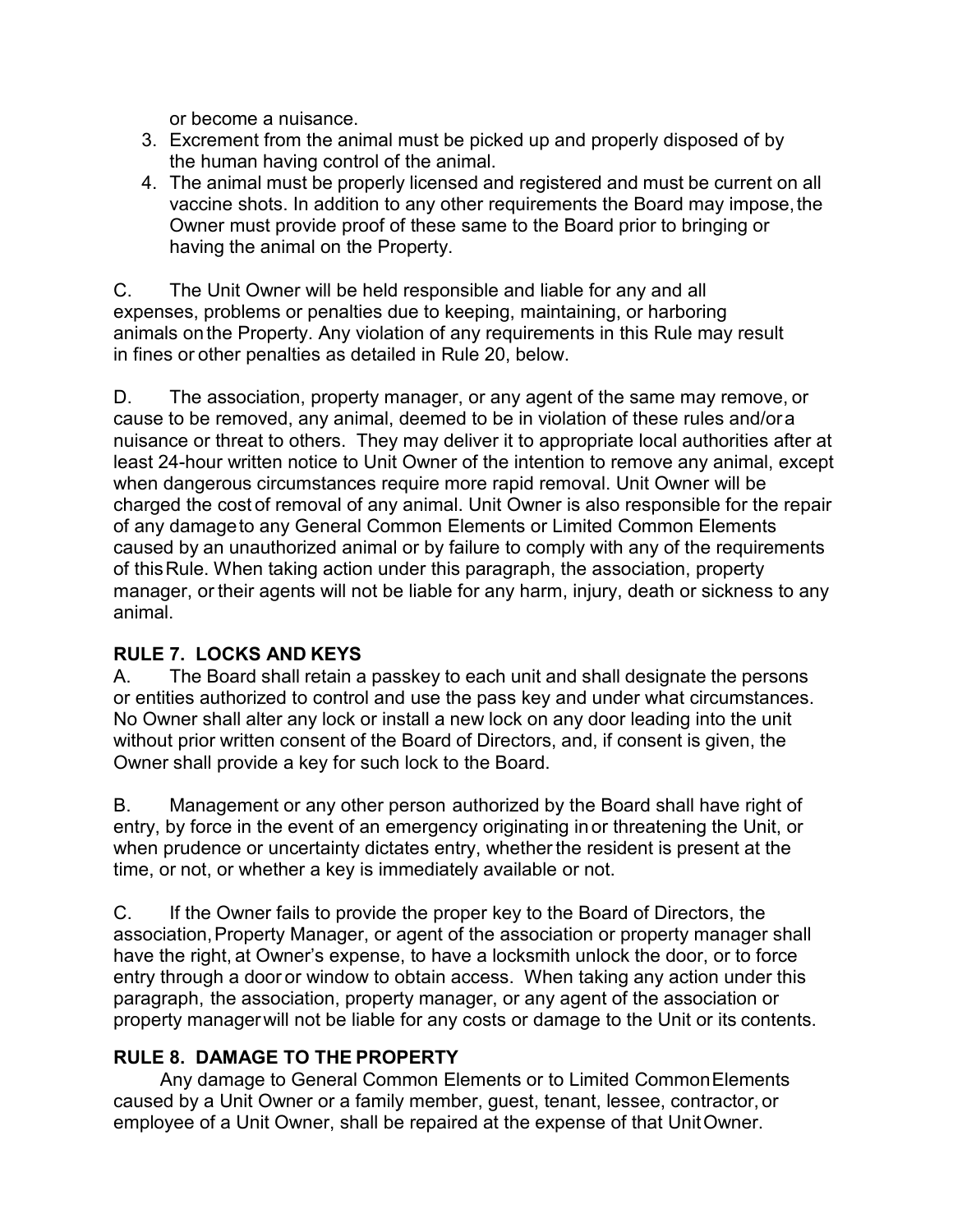## **RULE 9. CHANGES. MODIFICATIONS AND ALTERATIONS**

No modification, change, or alteration shall be done upon the GeneralCommon Elements, or the Limited Common Elements (See also: Rule 11), or structural elements of a Unit by any Unit Owner, or family member, guest, tenant, lessee, contractor, or employee of a Unit Owner, without advance written approval of the Board of Directors. When approved, the above alterations shall be the responsibility and expense of the UnitOwners receiving Board approval, unless the Board shall determine otherwise. Contractors and others employed to do such work must be bonded, insured professionals capable of performing the work properly and must comply with industry standards and local codes. Required licenses and permits must be displayed.

# **RULE 10. PORCHES AND BALCONIES**

A. Porches and balconies are Limited Common Elements appurtenant to each Unit and must be kept neat and orderly and free of tarpaulins and stored items of any kind. Any chairs, stools, or tables, kept on these limited common elements overnight, must have structural support members (legs, arms, and frames) made of wood or metal.

B. Owners with wood burning fireplaces or stoves inside a Unit are required to purchase, use, and properly place approved metal racks at ground level. The purpose of this requirement is the control of wood-boring insects and rodents. A list of approved racks may be obtained on the Owners Website and from the Managing Agent.

C. Containers, bins, boxes, or shelving, which are manufactured for or primarily used for storage, may not be placed on limited common elements or general common elements. Porch and balcony furniture incidentally used for keeping items but primarily used for other purposes are not prohibited by this rule.

# **RULE 11. LIMITED COMMON ELEMENTS (LCE) APPURTENANT TO A UNIT**

A. Maintenance, repair, and replacement of Limited Common Elements (LCE) related to one Unit (e.g. exterior doors, windows, skylights, and utility lines) are the responsibility of that Unit Owner. The Owner may not make structural changes or major repairs to LCEs of a Unitwithout advance written approval of the Board of Directors. Contractors and othersemployed to do such work must be bonded professionals capable of performing the work properly and must comply with industry standards and local codes. Necessary licenses and permits must be displayed.

B. To maintain a standard appearance and quality on the exterior of all Units, only approved styles, colors, makes, and models of exterior doors, windows, and hardware are permitted. A list of these approved items can be obtained on the Owners Website and from the Managing Agent.

C. All spigots extending outside a Unit are LCE. They are the responsibility of the Unit owner, and must be maintained, repaired, and replaced by the Unit Owner. This includes ensuring spigots are freeze-proofed. No irrigation system is allowed without the Board's written approval of:

1. The required installation of an approved anti-syphon valve (ASV) and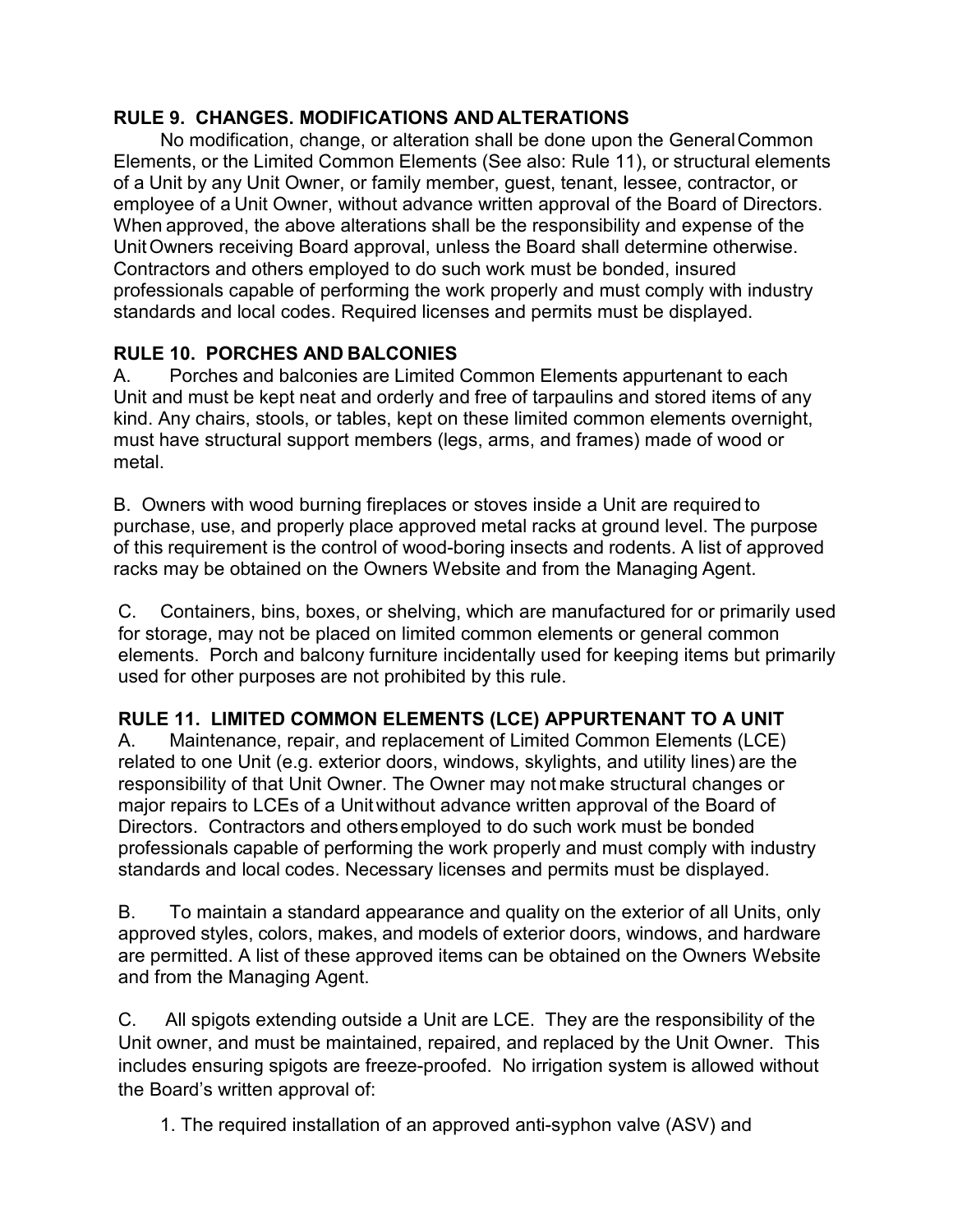2. The drip-irrigation system. These spigots may be used without an ASV for simple, limited hose-watering during daylight hours provided owner or renter is present and supervising, and provided the hose is removed from the spigot and stored inside the Unit or off the Property when not in use.

## **RULE 12. LANDSCAPE AND GARDENS**

A. Unit Owners are encouraged to xeriscape the common grounds around their Units with the advance written approval of the Board of Directors. Forms to submit for such approval can be obtained on the Owners Website andfrom the Managing Agent.

B. Xeriscaping of all the Property is the objective of the FMCCA and is strongly urged for all landscaping. Limited, short-term watering, however, may be necessary. Long-term irrigation should not be. Cooperative efforts to develop and maintain xeriscaping by Unit Owners are also encouraged.

## **RULE 13. CLUBHOUSE USE**

A. Use of the Clubhouse or other General Common Elements for private purposes requires advance written approval of the Board or its designee. Approval maybe limited or prevented by other use of the Clubhouse, or contractual obligations.

B. The laundry facility in the clubhouse is under separate lease, and is not open to the public, but may be used by Owners and guests on an "as available" basis.

# **RULE 14. BARBECUES AND OPEN FLAMES**

A. Smoking Is Forbidden anywhere on the Property at all times, including inter alia, Limited Common Elements (LCE), such as the Clubhouse and all porches and balconies.

B. Barbecue grills, hibachis, heaters, and any other appliance using open flames or heating elements that produce open flames are always prohibited from placement in or on any Limited Common Elements or General Common Elements.

## **RULE 15. SWAMP COOLERS**

Installation of swamp coolers (evaporative coolers) at Ft. Marcy are not permitted.

## **RULE 16. FIRE ALARMS**

The installed hard-wired fire alarm system conforms to applicable government codes and regulations and Unit Owners or family member, guest, tenant, lessee, contractor, or employee of a Unit Owner are prohibited from tampering with, interfering with, disarming or otherwise compromising in any way the fire alarm system, even temporarily.

## **RULE 17. UNIT SAFETY**:

The Unit Owner is fully responsible for maintaining safe conditions in the Unit and should regularly inspect, or cause to be inspected, the entire Unitand make any necessary repairs, in particular to kitchens, bathrooms, fireplaces and woodstoves.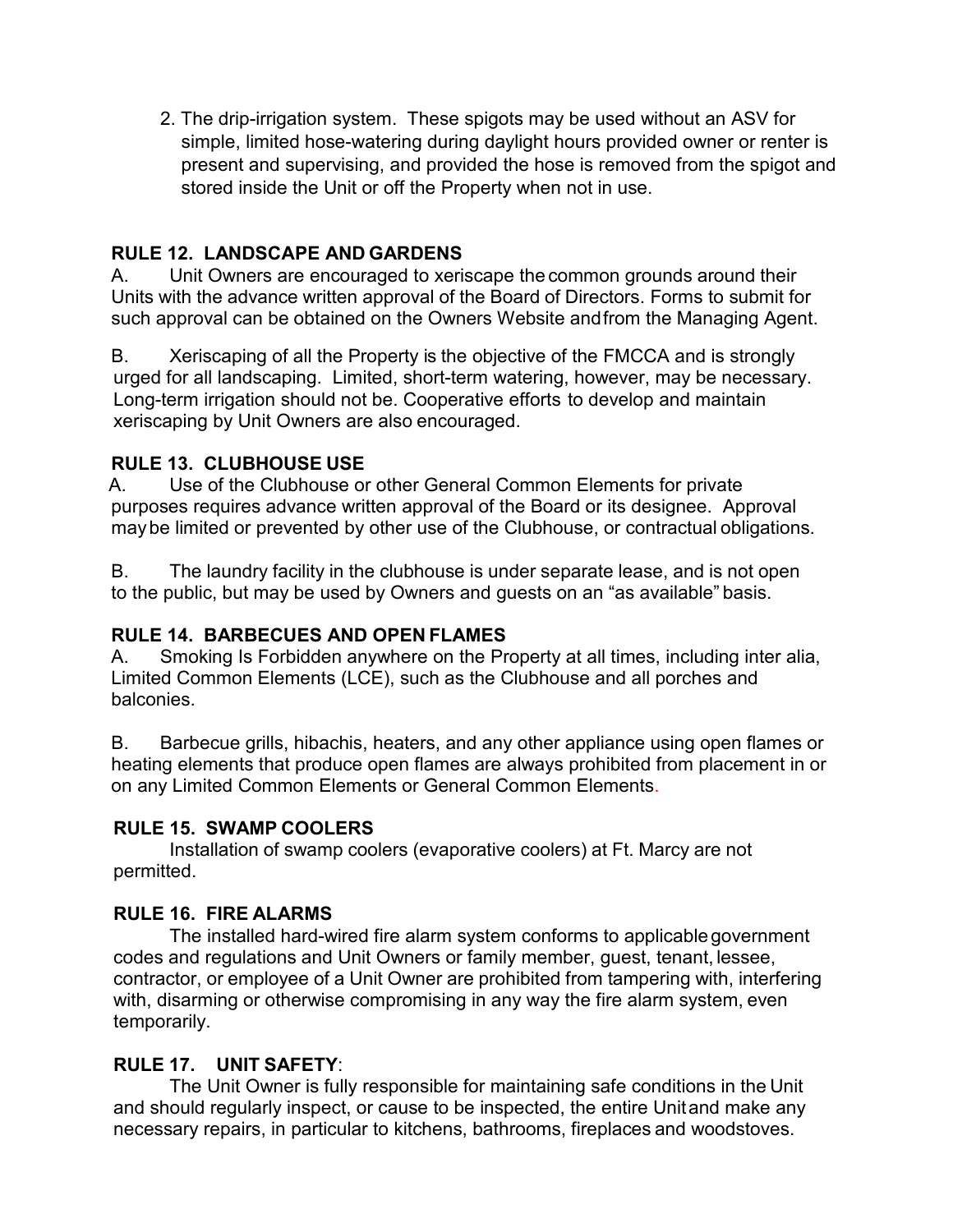The Association is not responsible for, nor does it conduct, such inspections. If, however, while performing other duties, it notices unsafe conditions, the Association will notify Unit Owners to correct the condition(s) as soon as possible.

## **RULE 18. ASBESTOS NOTICE**

A. IT HAS BEEN DETERMINED THAT THE JOINT COMPOUND ON THE DRYWALL IN THE UNITS AND THE "POPCORN" CEILING COVERING IN THE UNITS CONTAIN ASBESTOS.

B. If any Unit Owner's renovations of a Unit will result in disturbing these materials, such materials must be removed by a licensed asbestos remediation companyand before the start of remediation such company must deliver an insurance certificateto

FMCCA's Managing Agent naming FMCCA as an additional insured underthe remediation company's liability insurance and workman's compensation policies.

C. Failure to obtain advance written consent will result in action to remove the unapproved alteration and costs of repair and failure to follow governmentally dictated procedures in dealing with asbestos can subject an owner to severe governmental penalties. The Board has promulgated a form by which requests for alterations shall be made. This form can be obtained on the Owners Website and from the Managing Agent.

## **RULE 19. UNIT RENTALS**

A. Unit Owners have the right to rent their Units, either short term or long term, for residential purposes in accordance with applicable law and zoning regulations. In exercising this right, Unit Owners and renters must also comply with the Declaration, Bylaws, and these Rules and Regulations.

B. Any Unit Owner engaged in Unit rental is required to inform the Association of the nature of the rental activity during the first sixty days of each calendar year, or before the first rental of each calendar year, whichever comes first. To comply with this Rule, a form will be available on the Website or from the Managing Agent, and must be completed by the Owner for each rented Unit. If the Unit Owner is using a manageror agent, the Unit Owner shall provide the Association with the name and phone number of the contact person for the manager or agent.

C. For long term rentals (i.e. rental lasting for more than 30 consecutive days), all lease agreements must be in writing and a copy filed with the Management Office prior to occupancy by the tenant. The Unit Owner is responsible for such leases fully complying with governmental law and regulations and also fully complying with the Declaration, Bylaws, and these Rules and Regulations. All long-term rental agreements must have, as attachments, a copy of the current FMCCA Declaration, Bylaws and Rules and Regulations signed by the lessee. For shorter term rentals, Unit Owners are responsible for ensuring that Lessees are made aware of the restrictions set forth in the FMCCA Declaration, Bylaws and Rules and Regulations

D. Except in extraordinary circumstances, as determined by the Board, the prohibition on use or occupation of a Condominium Unit [By Laws IV 2. (j)] shall not be enforced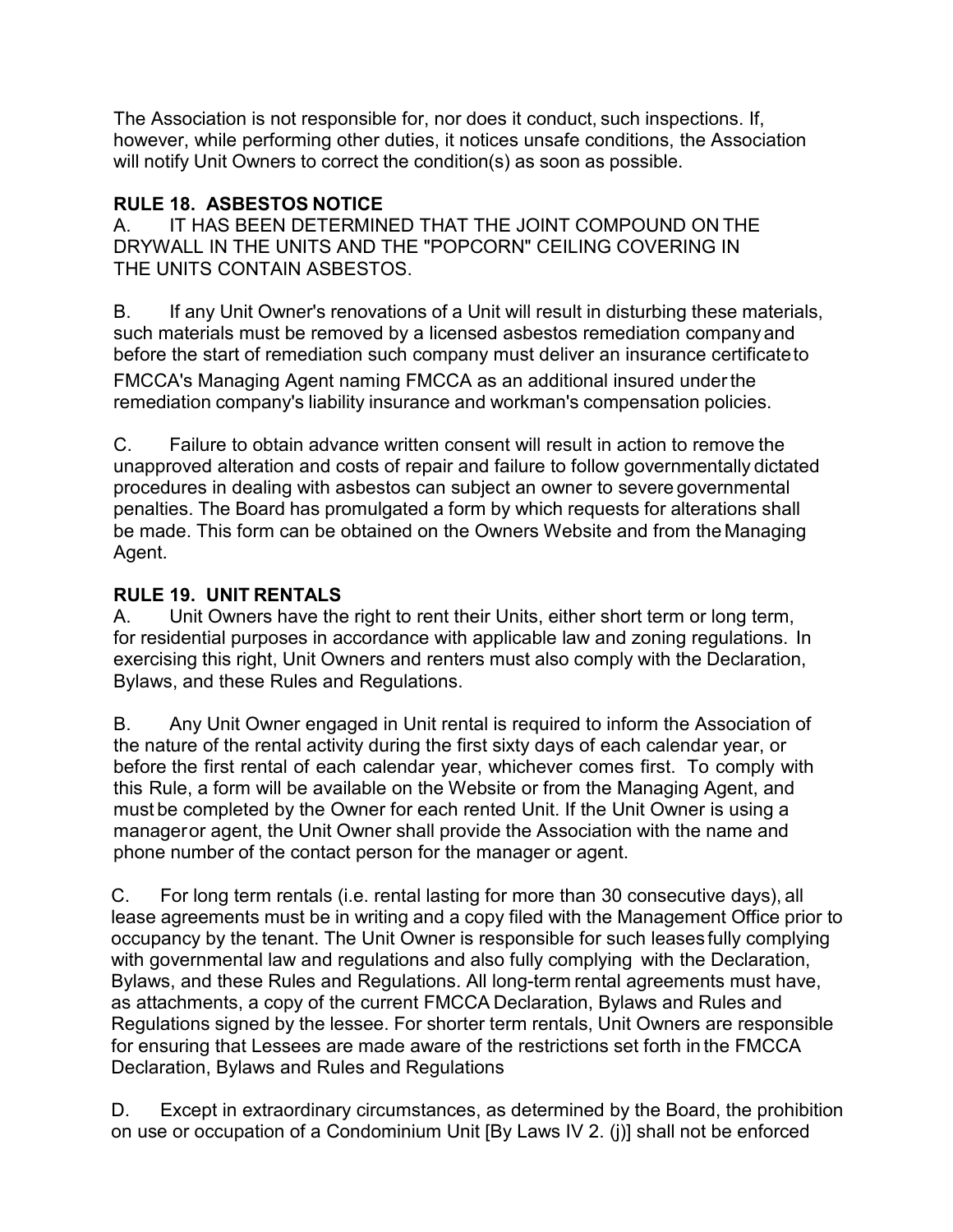while an owner is fully complying with and current on payments under a written agreement with the Board for eliminating all arrearages of that owner. Such agreements shall take into account any rental revenues generated by the Unit(s), and a percentage not less than 35% of such gross rental revenues shall be included in the agreed payments. The fines for violation of the Bylaws [Art. IV 2 (j)] or this rule are \$100 per month.

# **RULE 20. BOARD APPROVALS AND SANCTIONS FOR VIOLATIONS**

A. The Board has the power under the terms of the Declaration and the Bylaws to impose sanctions for violations of the Declaration, the Bylaws, or these Rulesand Regulations. Any approvals voted by the Board pursuant to these Rules and Regulations maybe rescinded by a subsequent decision of the Board.

B. In case of a violation by a Unit Owner, or family member, quest, tenant, lessee, contractor, or employee of a Unit Owner, the Board may impose the following sanctions on the Unit Owner:

- 1. A fine in an amount to be determined by the Board. The Board can imposethe fine daily or otherwise, and the fine can range from \$10 to \$500, depending on the natureof the violation. All fines shall be immediately collectible as any other assessment.
- 2. Suspension of the member's FMCCA voting rights.
- 3. Suspension of the member's right to use the Limited and General Common Elements.
- 4. Institution of legal proceedings to compel compliance and/or obtain damages for the violations, including recovery of all costs and fees incurred by this action.
- 5. Any other sanction provided for under applicable federal, state, or local laws and regulations.

# **RULE 21. SATELLITE ANTENNAS**

A. Satellite antennas include those allowed by the FCC Rule for direct-to-home satellite antennas that are less than one meter (39.37") in diameter, [hereinafter, antennas] to supplement or substitute for FMCCA provided TV cable service. Antennas are permitted provided they comply with the FCC Rule [available on FMCCA website], all applicable local, state law, ordinances and codes, and all FMCCA governing documents.

- 1. Placement of antennas should be in as inconspicuous a location and as lowa height as possible, consistent with adequate signal reception and must not hinder or encroach on the lawful rights of other owners. Antennas that are visible from other units or from sidewalk level will require adequate and appropriate shielding from view, as determined by the Board of Directors, consistent with adequate signal reception.
- 2. Installation in, on or over the General Common Elements (GCE) will be on the roof of the building of the unit(s) intended to be served by the antenna, unless decided otherwise by the Board. The Board shall determine, at its sole discretion, any placement and utilization of all satellite antennas on the GCE.
- 3. To the extent feasible, antennas placed on the GCE should serve multiple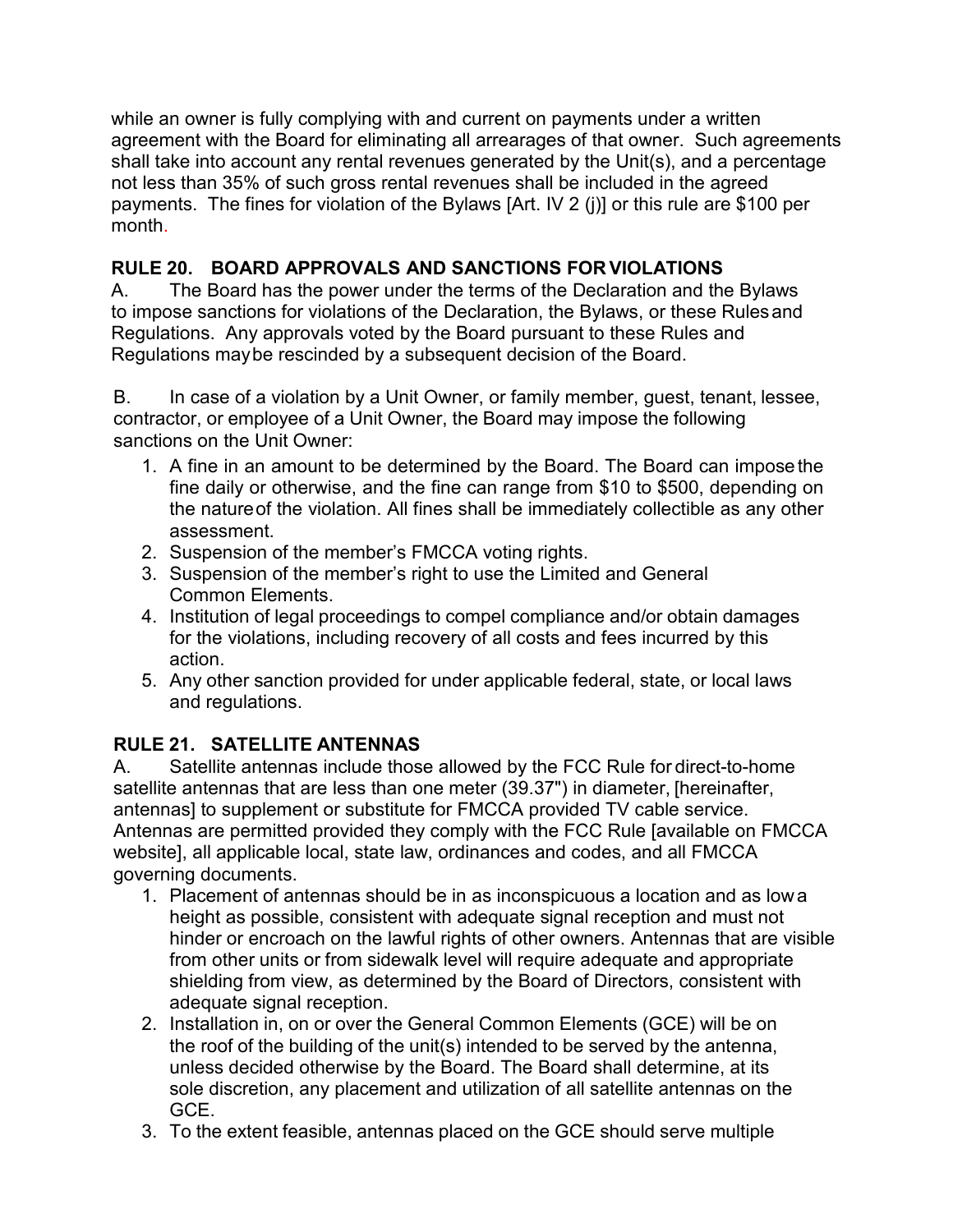units. When appropriate antennas on the GCE are already installed, the Board may restrict individual antennas on the GCE.

- 4. Installation on the GCE requires a signed application, available on theOwners' Website and from the Managing Agent, and supporting documents submitted to the Board for decision.
- 5. Unit Owners or Renters may install an antenna in a Unit or on its Limited Common Elements (LCE) provided that no part of the installation encroaches in, on, or over the GCE, Property, or the LCE of another owner. An antenna must be placed inside the unit, if adequate signal quality can be received from any safe place within the unit.
- 6. Unit Owners or Renters installing an antenna in a unit; or in, on or over theLCE; must submit a completed notification form [available on request and on the FMCCA website.] to the Board as soon as they know they will be doing suchan installation. Board review will be limited to safety matters, and restrictions, which may be placed, will be for reasons of safety. Antennas shall not hinder usualor

emergency entrances or exits from any unit, or normal movement tosuch entrances or exits.

B. Unit Owners or Renters must hold the association harmless and indemnify the association in the event of any injury at any time by any antenna or its accessories or appurtenances.

C. Unit Owners or Renters are responsible for all costs associated with an antenna, accessories and appurtenances. These costs include, but are not limited to:

- 1. Installation; maintenance (including snow removal); repair; removal, shielding from view.
- 2. Damage caused to any GCE and/or LCE by or in connection with the antenna.
- 3. Upon removal the GCE or LCE location shall be restored to its originalcondition.
- 4. Removal/ replacement required by management for maintenance or repair of property.
- 5. After 10 days written notice, management may affect removal at owner/renter's expense.
- 6. All work on antennas located on the GCE or LCE must be done bybonded professionals capable of performing the work and must comply with industry standards and local codes.

## **RULE 22. INSURANCE**

A. Purpose and Authority. This Rule governs the purchase of insurance and the making of claims against insurance by the Board and Unit Owners.

- B. Authority to Purchase.
	- 1. Except as otherwise provided in these Rules and Regulations, theDeclaration and the Bylaws, insurance policies relating to the Property shall be purchased by the Board. The Board shall not be liable for its inability to obtain any coverages, required herein, at a reasonable cost. The Board shall have full discretionto exercise its judgment in purchasing insurance, including amounts of coverage, deductible amounts, and other terms and conditions of insurance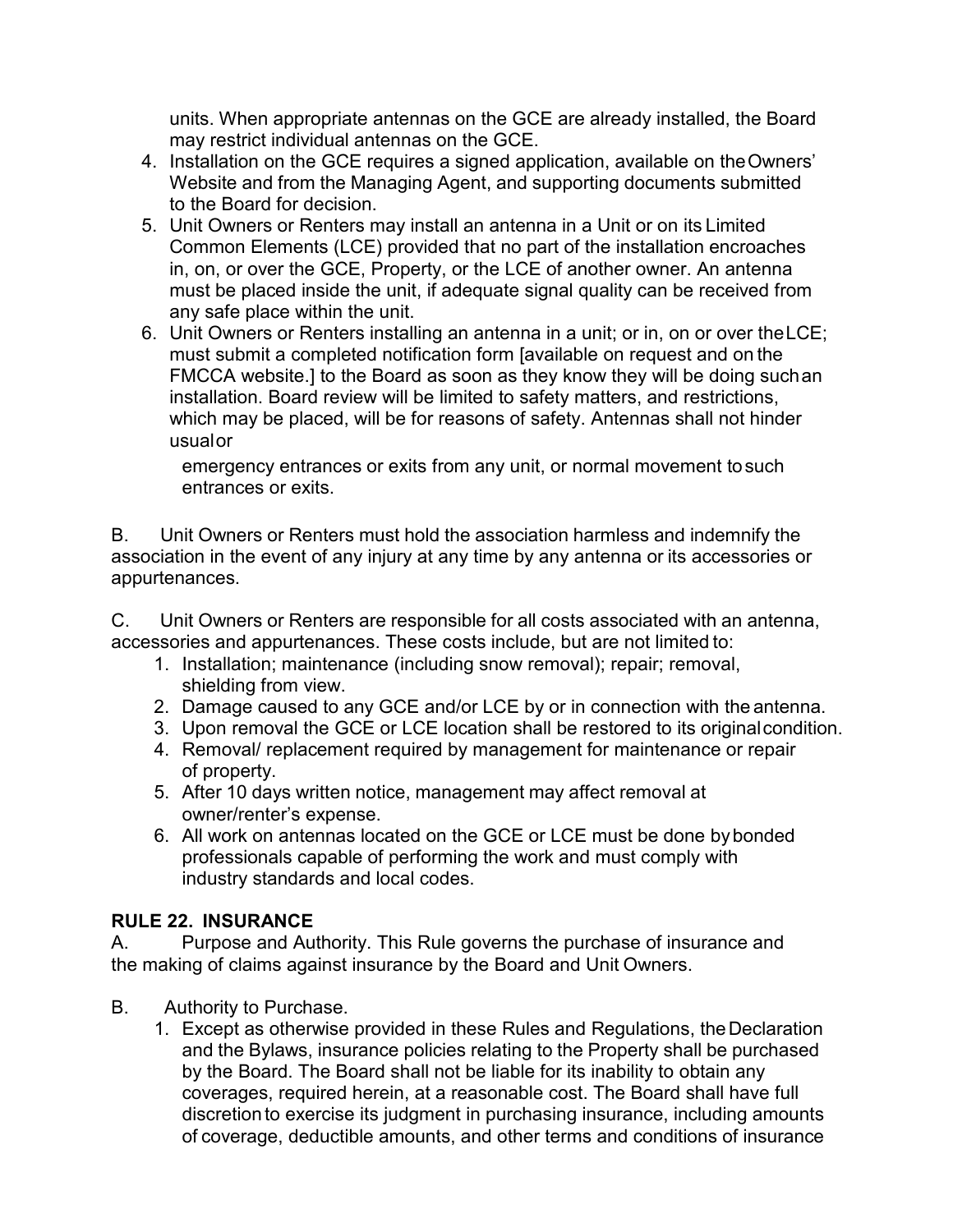policies.

- 2. Each such policy shall provide, to the extent such coverage is available, at a reasonable cost as determined by the Board that:
	- (a) The insurer waives any right to claim by way of subrogation against the Fort Marcy Compound Condominium Association (hereinafter, Association), the Board and the Unit Owners and their respective agents, employees, guests and, in the case of the Unit Owners, the members of their households, without written authorization of the Board.
	- (b) The policy shall not be canceled, invalidated or suspended due to the conduct (defect) of any Unit Owner, including his invitees, agents and employees acting within the scope of their authority for the Association or of an officer or employee of the Board, without a prior demand in writing that the Board cure the defect, and the defect shall not have been so cured within 30 days.
	- (c) The policy may not be canceled or substantially modified (including cancellation for nonpayment of premium) without at least 30 days written notice to the Board.
- 3. All policies of insurance shall be written by companies with stable financial ratings and licensed to do business in New Mexico.
- C. Physical Damage and Liability Insurance.

The Board shall obtain and maintain property insurance on all Buildings and allUnit Owners' improvements insuring against all risks of direct physical loss commonly insured against. The insurance shall cover the entirety of all buildings and allUnit Owners' improvements per these Rules and Regulations, subject to the losspayment amount discussed hereafter. The policy shall cover the interests of the Association, the Board and all Unit Owners and their mortgagees, as their interests may appear, subject however, to the loss payment and adjustment provisions in favor of the Board contained herein. To the extent such coverage is available at a reasonable cost as determined by the Board, the insurance shall be in an amount to cover 100% of the fullreplacement cost of all buildings and all Unit Owners' improvements without deduction for depreciation. In the event coverage purchased by the Board is less than 100% of full replacement cost of buildings and Unit Owner's improvement, all owners must be advised to individually insure their pro rata share of the difference. The replacement cost shall be determined by the Board from Time to time, as needed, with the assistance of the insurance Company affording coverage.

- 1. The loss payment (deductible) amount shall be \$15,000.00 effective January1, 2012. The board shall notify the unit owners of the loss payment amount, if there is any change, the board shall notify the unit owners of the new loss payment amount. Each unit owner shall be responsible to pay the loss payment amount under the property damage insurance coverage as well as the cost of his pro rata share of any damage in excess of the coverage if it is insufficient.
- 2. Unit Owners insurance. Each Unit Owner shall, at the Unit Owner's Expense, obtain insurance coverage for his own benefit covering his personal property,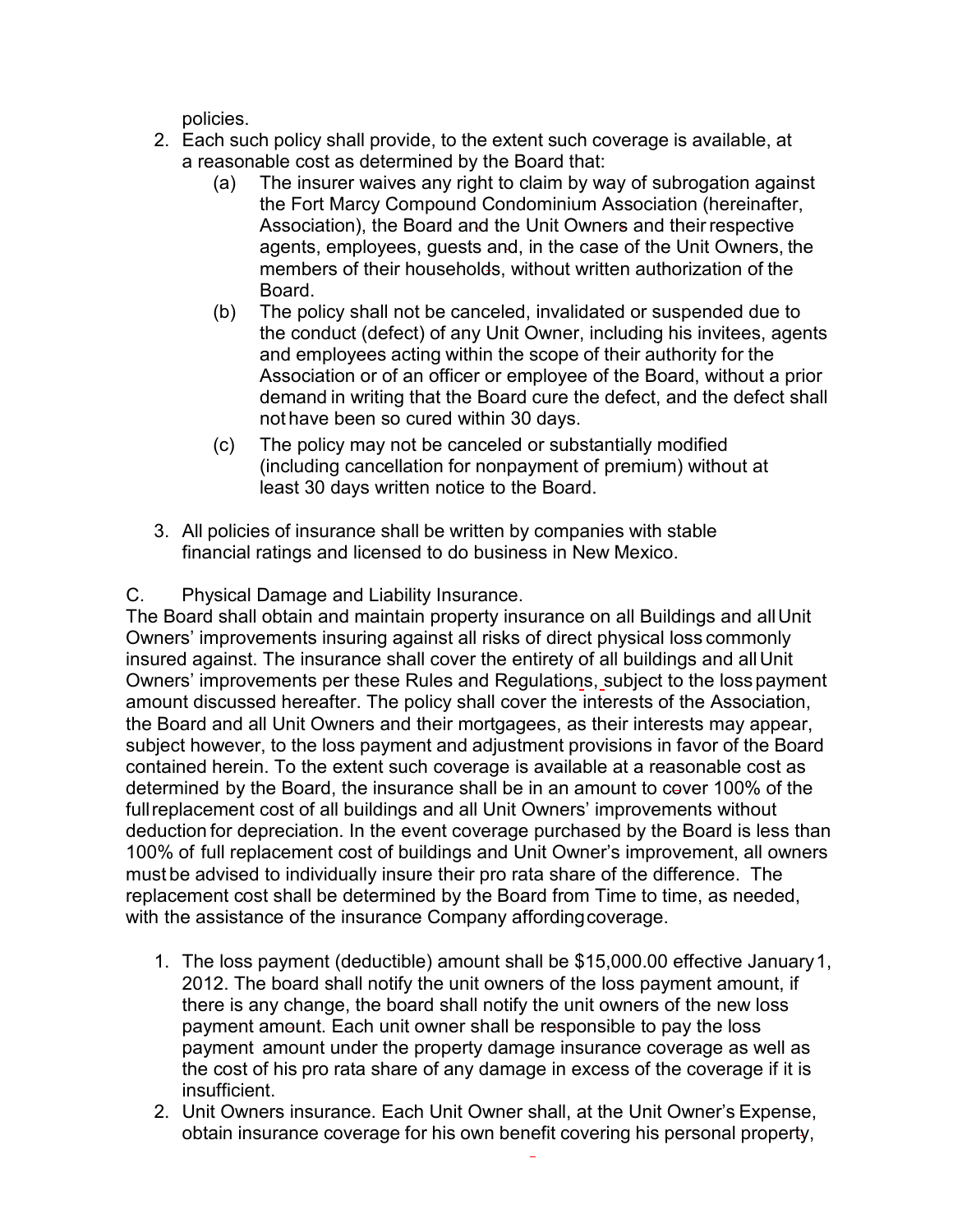his personal liability and insurance covering the loss payment amount for physical damage. No Unit Owner shall acquire or maintain insurance that would decrease or come into contribution with the coverage maintained by the Board.

- 3. It shall be the responsibility of the unit owner to notify the board and the insurance company providing the physical damage coverage to the association of the value of any improvements made by the unit owner or his predecessor to the unit.
- 4. Any renovations to a unit must be performed by a licensed contractor whohas provided the Unit Owner and the Association with certificates of insurance for both liability and workman's compensation insurance naming the Unit Owner and the Association as additional insureds; such insurance shall carry minimum liability of \$1,000,000.00. It is the responsibility of a Unit Owner to maintain or

cause to be maintained liability insurance and workman's compensation insurance for any employee of the UnitOwner.

- 5. To the extent available at a reasonable cost as determined by The Board, the policy of the Association covering physical damage shall also provide:
	- (a) to allow the Board to elect to either rebuild or receive a cash settlement for a total loss;
	- (b) the following endorsement (or equivalent): (i) "contingent liability" from operation of building laws or codes;" (ii) "condominium replacement costs;" and (iii) replacement cost coverage up to the amount oftotal insurance purchased and elimination of coinsurance clause;
	- (c) that the physical damage policy purchased by the Board shall be deemed primary coverage, and any individual Unit Owner's policies shall be deemed excess coverage unless a claim is due to the negligence of a Unit Owner in which instance the Unit Owner's policy may be primary, and in no event shall the insurance coverage obtained and maintainedby the Board hereunder provide for or be brought into contribution with insurance purchased by individual Unit Owners or their mortgagees unless required by law;
	- (d) Certificates of insurance and endorsements issued thereunder together with proof of payment of-premiums, shall be delivered promptly upon request.
- 6. The Board shall maintain, to the extent such coverage is available at a reasonable cost as determined by the Board, comprehensive general liability (including libel, slander, false arrest , and invasion of privacy) and Directors and Officers coverage which shall include coverage for property managers and other agents acting on behalf of the Board, and property damage insurance in an amount of at least \$1,000,000,00 as the Board may in its discretion determine, insuring each member or entity covered and each Unit Owner against liability to the public or to the Unit Owners(and their invitees, agents and employees) arising out of or incident to the ownership and/or use of the property.
- 7. The insurance shall be issued with occurrence coverage on a